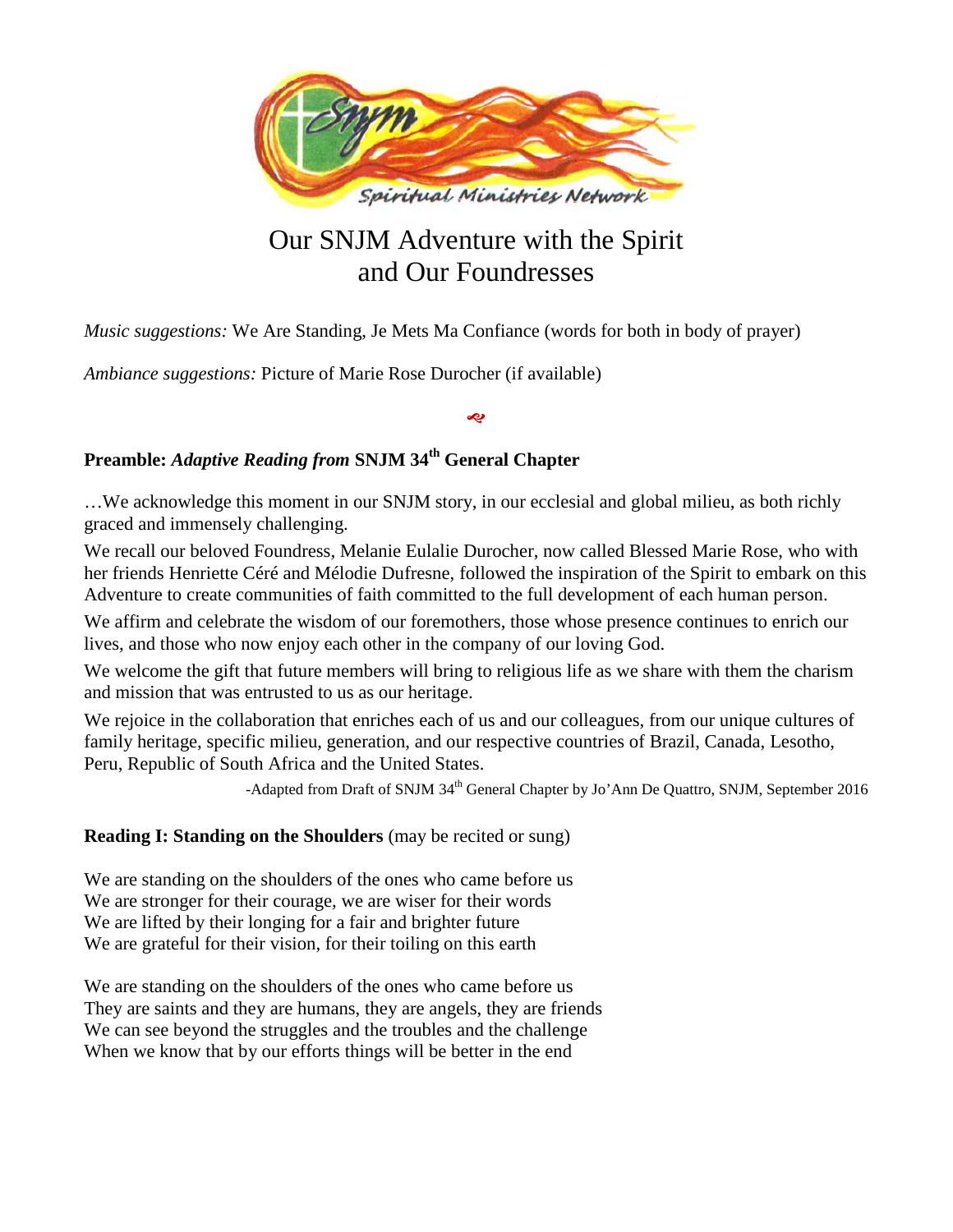They lift us higher than we could ever fly Carrying our burdens away We can't imagine our world if they hadn't tried We wouldn't be here celebrating today

We are standing on the shoulders of the ones who came before us We are honored by their passion for our liberty We will stand a little taller, we will work a little longer And our shoulders will be there to hold the ones who follow us

They lift us higher than we could ever fly Carrying our burdens away Imagine our world if they hadn't tried We wouldn't be so very blessed today

We are standing on the shoulders of the ones who came before us We are honored by their passion for our liberty We will stand a little taller, we will work a little longer And our shoulders will be there to hold the ones who follow us 1995 Rouse House Music, ASCAP. All rights reserved. [\(www.earthmama.org\)](http://www.earthmama.org/) Used with permission.

## **Reading II: Isaiah 61:1**

The Spirit of GOD is upon us, because our GOD has anointed us to bring good news to people who are afflicted, to bind up brokenhearted people, to proclaim liberty to people in captivity and freedom to imprisoned people.

## **Time for reflection/sharing**

### **Intercessory prayers:**

Marie Rose, Woman of Vision, embolden us with your spirit of audacity and freedom, you who heard the cries of people in great need of God's healing and liberation,

∼ *Help us to listen with the ear of our hearts.*

Woman of Compassion, who, by listening with the ear of your heart, recognized the call to respond to the needs of God's people,

∼ *Help us, your daughters, to become healers and liberators in our world.*

Woman of the Spirit, refined by suffering, disappointment and waiting until the way was made clear,



∼ *Obtain for us the gift of wisdom.*